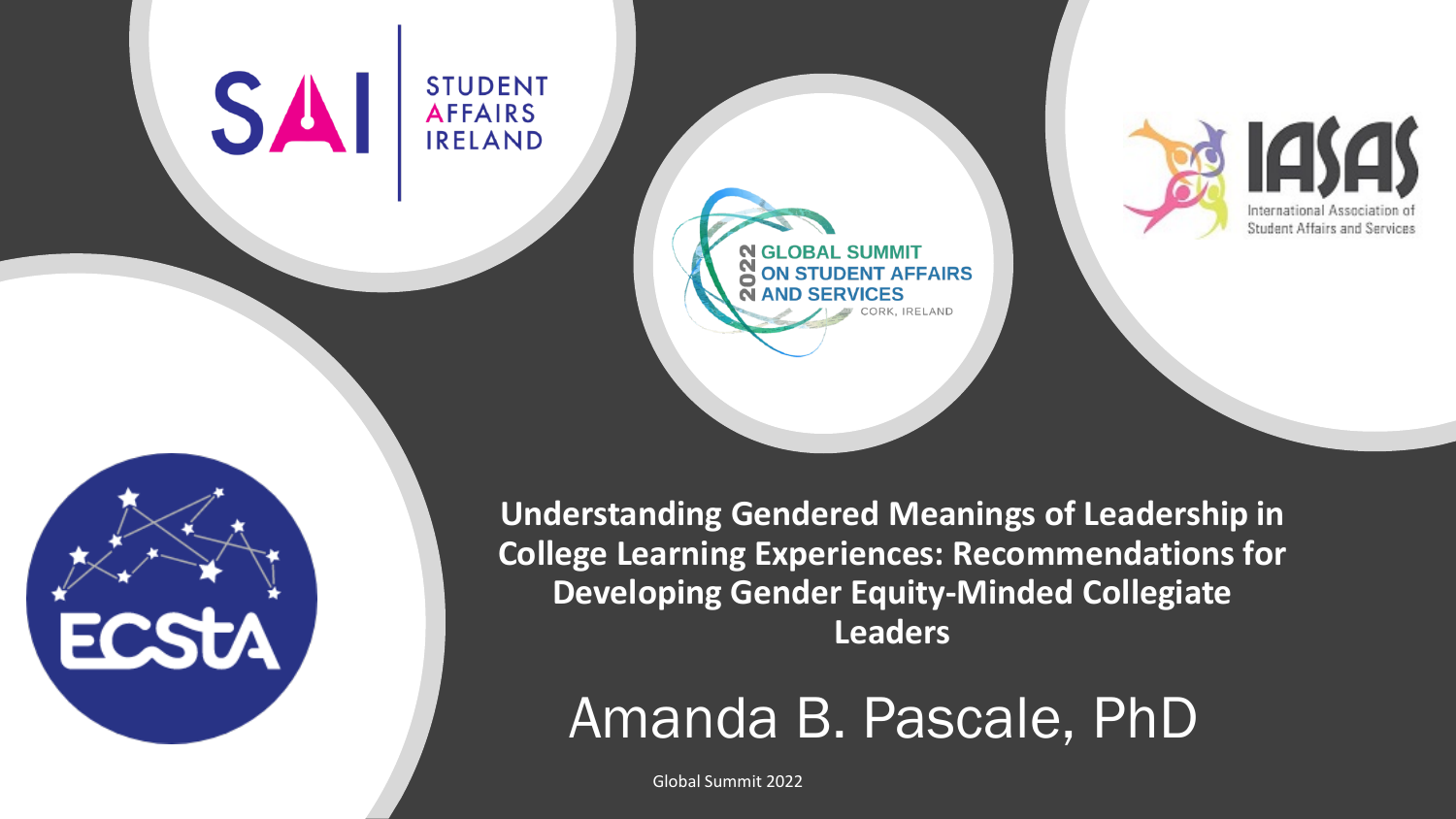### The Topic



There is a need to explore how programs and practices in higher education can, and should, be used to promote equity, inclusion, and diversity



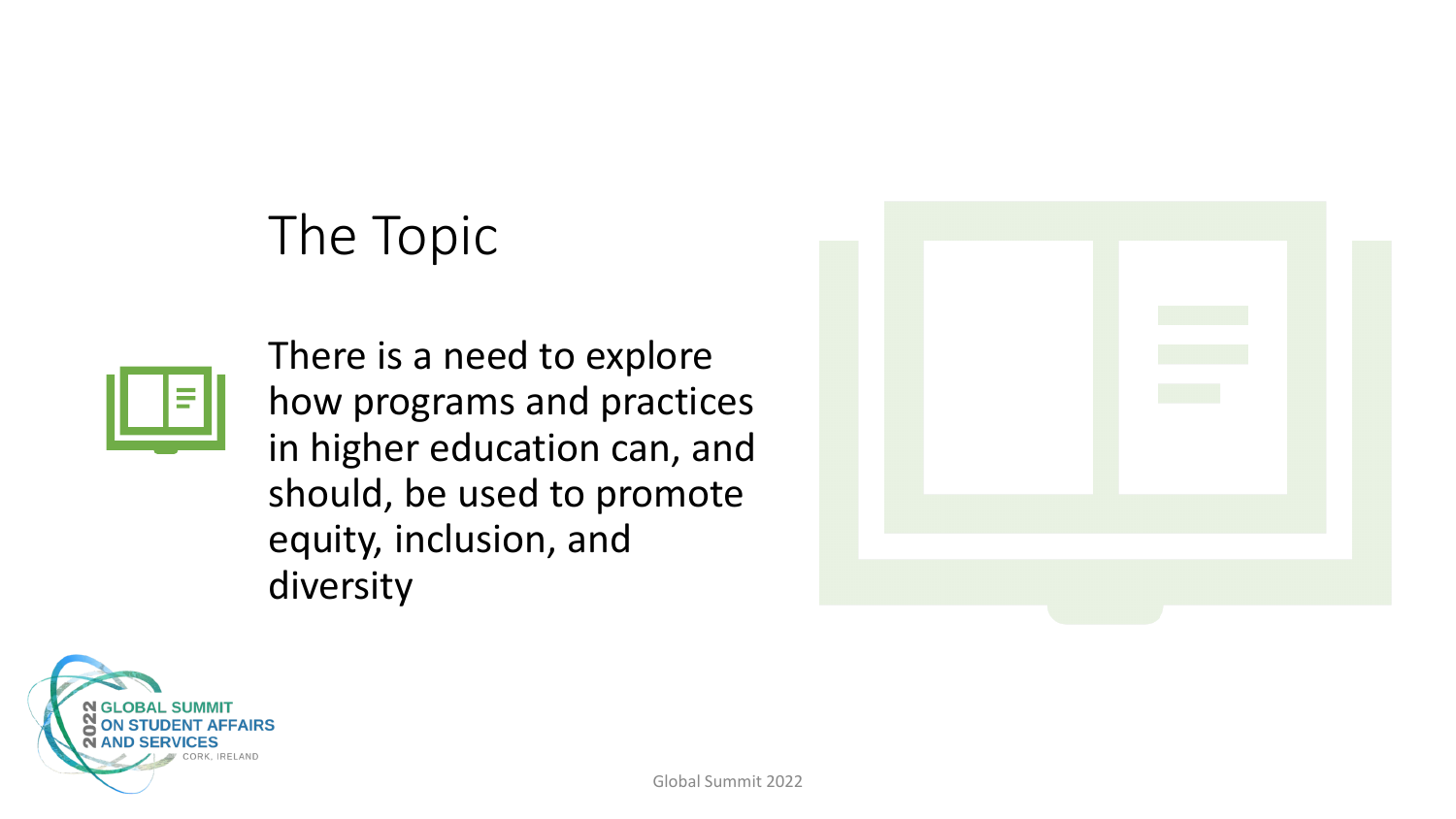## The Study



- Examine how women and men in college made meaning of leadership and leaders through participation in a mentoring experience.
- A qualitative content analysis of student reflections
- Analyzed using Gender Schema Theory (Bem, 1981) as a lens
- Two major themes (a) presence of a leader and (b) leader impact

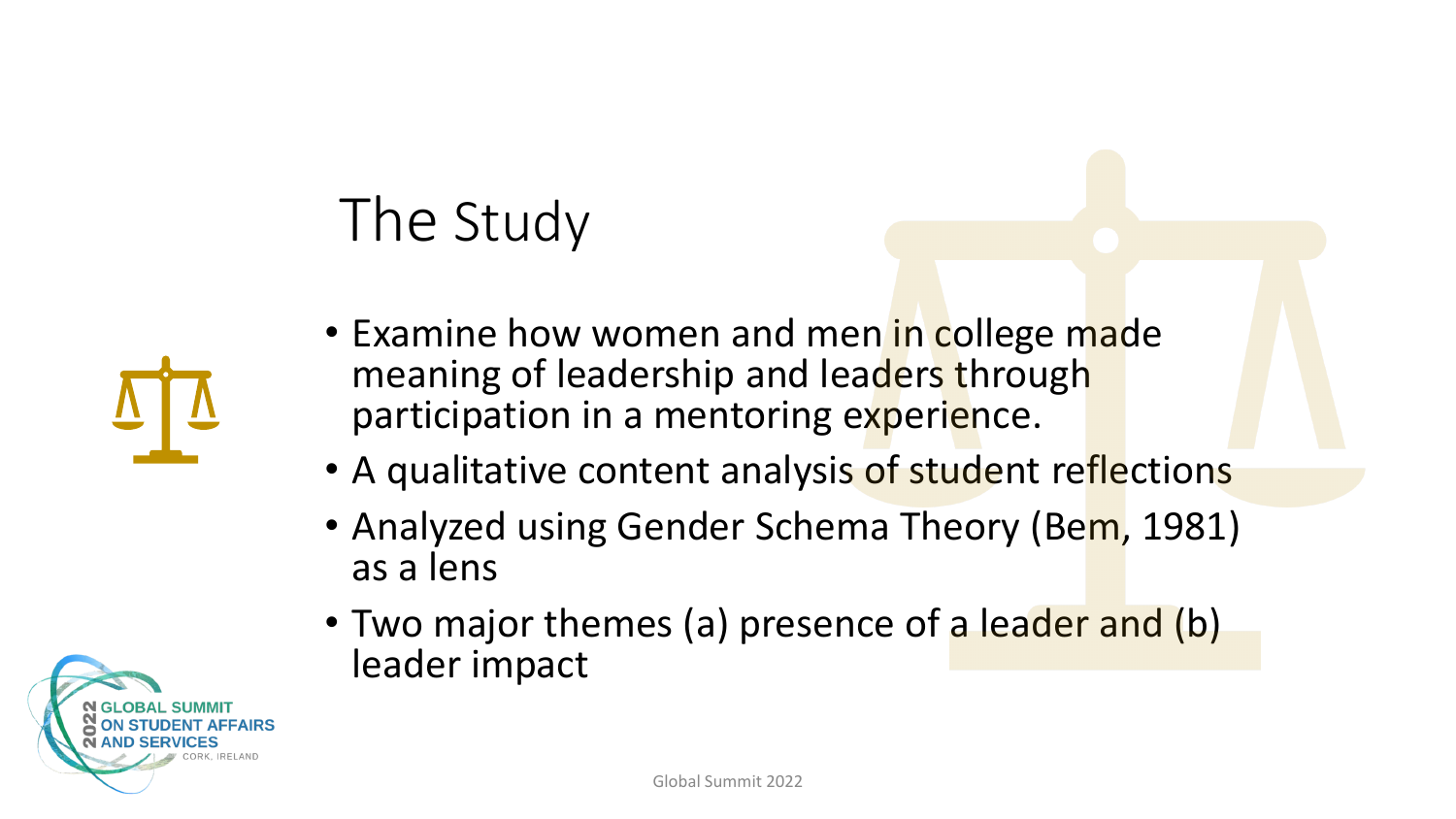## The Presence of the Leader: Gendered Meanings

- Both women and men described leaders as confident and social and that they should use social skills for effective communication with others.
- Operational definitions of confidence differed. Men described confidence as an outward display and comfort interacting with others (e.g., gregariousness) and women operationalized confidence as an internal construct (e.g, viewing oneself positive or negatively or helping others see themselves more positively).

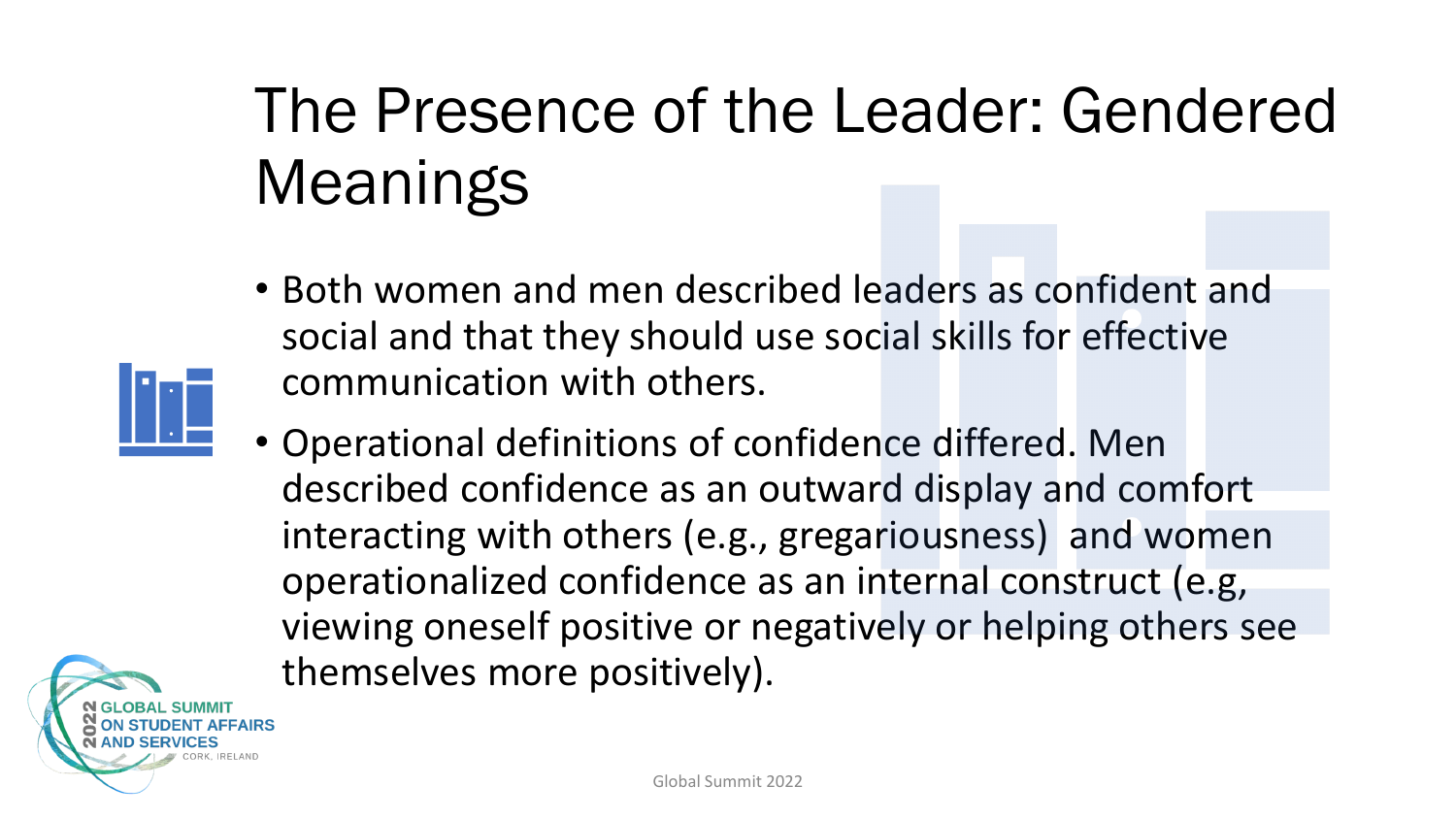### Leader Impact: Gendered Meanings

• Both men and women talked about leaders as people who were in control of themselves and their environment, were role models, and could affect change.



- Men tended to select mentees who they perceived to already "look up" to them in some way. Women tended to select friends to mentee.
- Men described experience as having their mentee benefit and grow as a result of their mentorship. Women talked about the mutual and reciprocal nature of the growth and development of themselves and their mentee

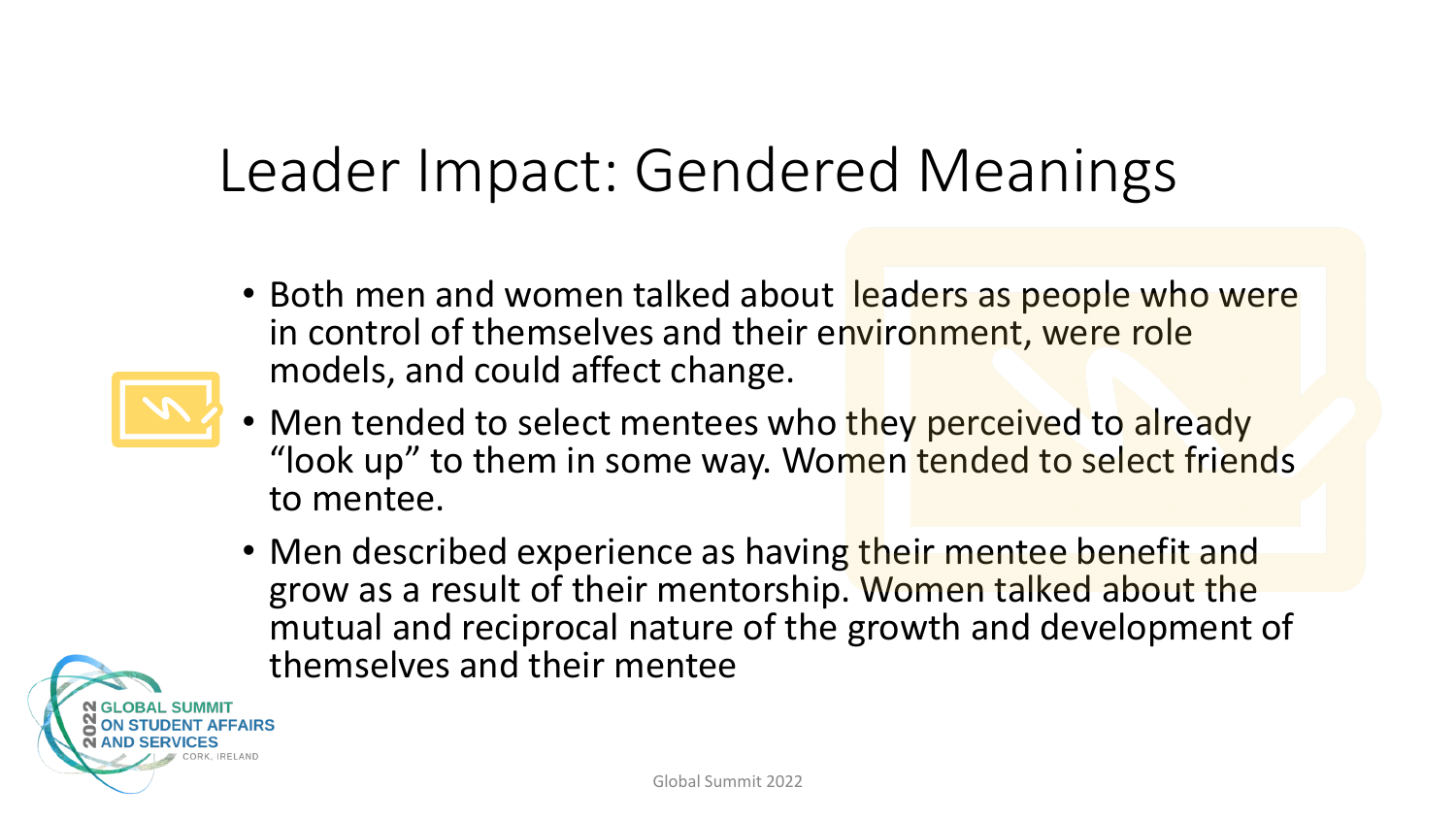## Major Takeaways

• While men and women used similar words to describe their experiences, the deconstructed contextual meanings were gendered.



- Men's ideas aligned to more traditional hierarchical styles of leadership (e.g., power, trait, or influential leadership models)
- Men and Women were bringing gendered understandings of leadership to their mentoring experience, and used the experiences to reinforce binary gender roles—an unintended and negative consequence.
- It is important to explore and deconstruct the role that gender and other stereotypes play in experiential learning practices prior to the students' engaging in these experiences.